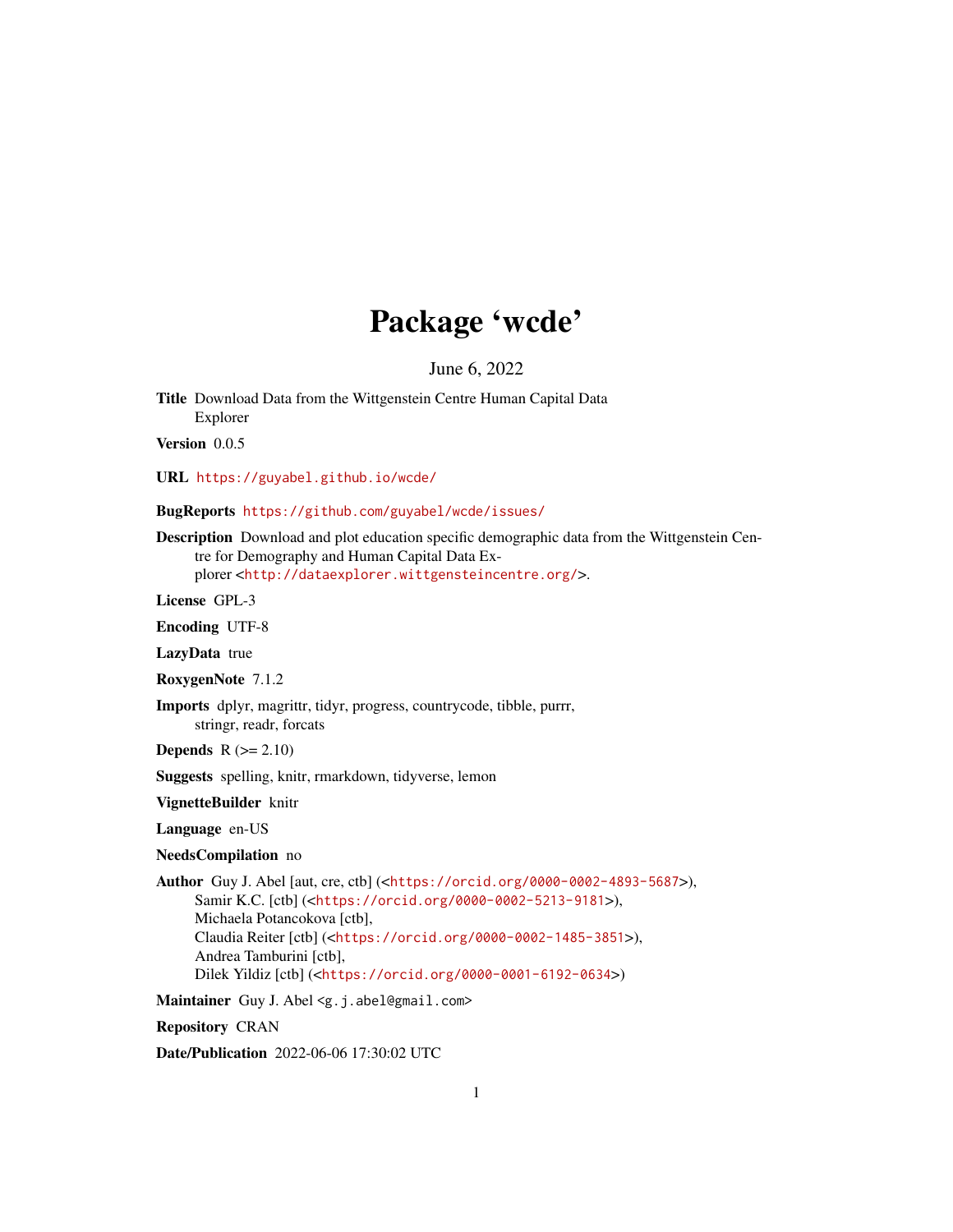## <span id="page-1-0"></span>R topics documented:

| Index | 12 |
|-------|----|

edu\_group\_sum *Education group sums*

### Description

Cleans epop data, downloaded using the wcde() function, for summations of population by 4, 6 or 8 education groups.

#### Usage

edu\_group\_sum(d = NULL, n = 4, strip\_totals = TRUE, factor\_convert = TRUE)

#### Arguments

| d            | Data frame downloaded from the                                                                                                                                             |  |
|--------------|----------------------------------------------------------------------------------------------------------------------------------------------------------------------------|--|
| n            | Number of education groups (from 4, 6 or 8)                                                                                                                                |  |
| strip_totals | Remove total sums in epop column. Will not strip education totals if year <<br>2015 and $n = 8$ as past data on population size by 8 education groups is unavail-<br>able. |  |
|              | factor_convert Convert columns that are character strings to factors, with levels based on order<br>of appearance.                                                         |  |

#### Details

Strips the epop data set to relevant rows for the n education groups.

#### Value

A tibble with the data selected.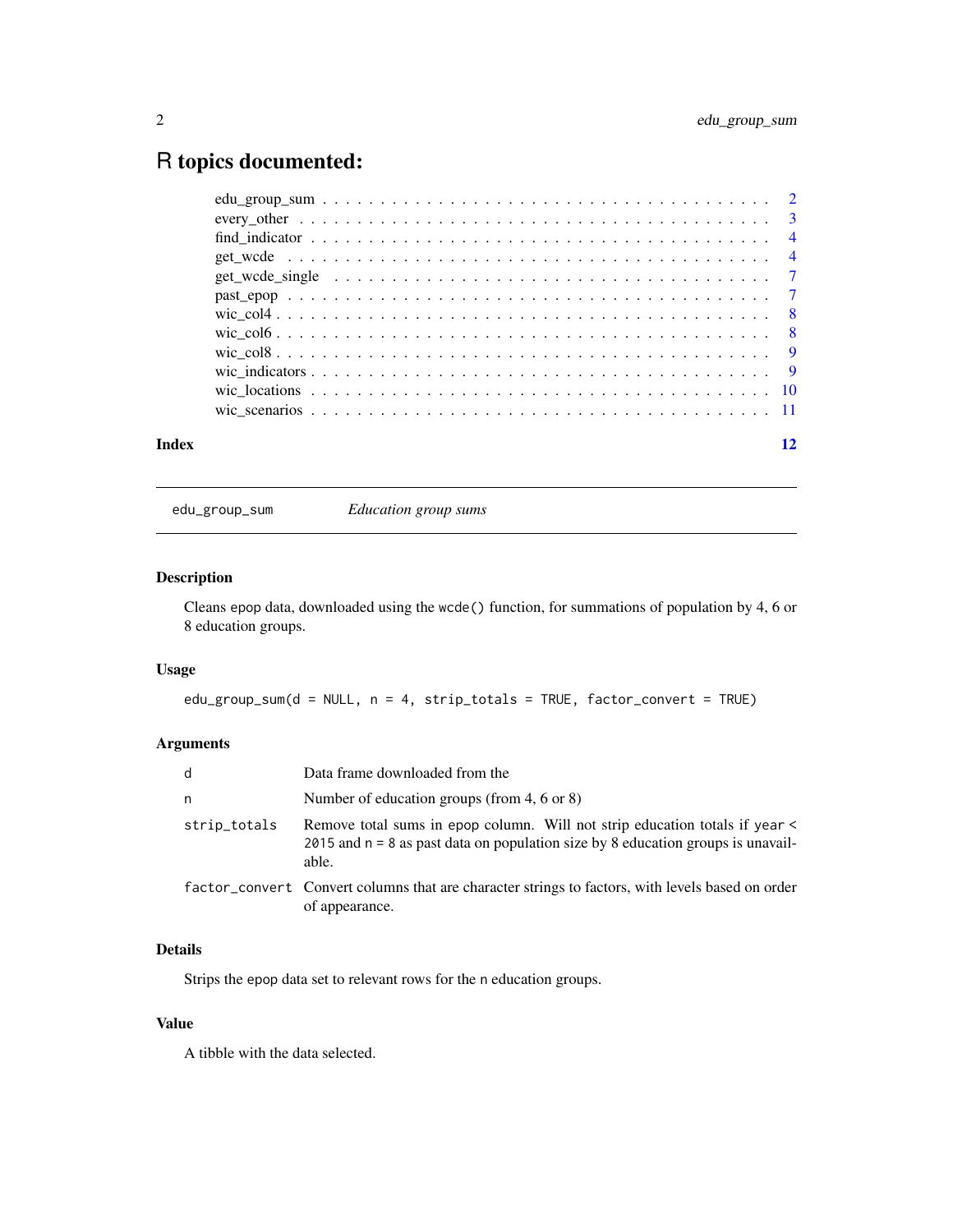### <span id="page-2-0"></span>every\_other 3

#### Examples

```
library(tidyverse)
past_epop %>%
  filter(year == 2020) %>%
  edu_group_sum()
```
every\_other *Select every other (nth) element from a vector*

#### Description

Select every other (nth) element from a vector

#### Usage

every\_other(x,  $n = 2$ , start = 1, fill = NULL)

#### Arguments

| $\mathsf{x}$ | Vector to select (remove) elements from                                                                                                     |
|--------------|---------------------------------------------------------------------------------------------------------------------------------------------|
| n            | Numeric value for the number of elements to skip. Default is 2, i.e. skips every<br>second element                                          |
| start        | Numeric value to indicate which element of the vector to commence from.                                                                     |
| fill         | Character string to be used in place of skipped element. By default is NULL and<br>hence skipped elements are removed rather than replaced. |

#### Value

Vector with elements removed

#### Examples

```
every_other(x = letters)
every_other(LETTERS, n = 3, start = 6)
every_other(x = letters, fill = "")
```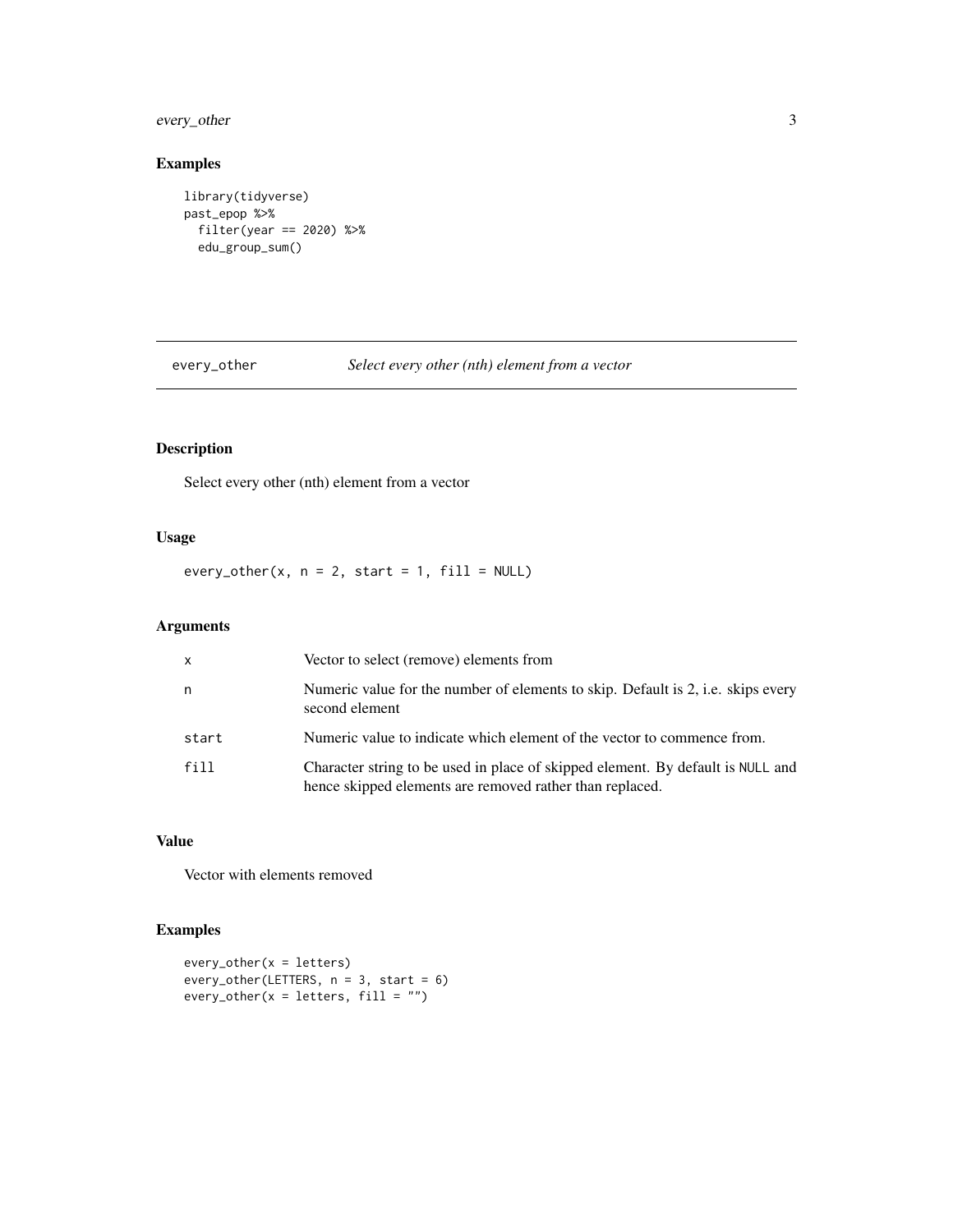<span id="page-3-0"></span>4 get\_wcde = 0.000 minutes = 0.000 minutes = 0.000 minutes = 0.000 minutes = 0.000 minutes = 0.000 minutes = 0.000 minutes = 0.000 minutes = 0.000 minutes = 0.000 minutes = 0.000 minutes = 0.000 minutes = 0.000 minutes = 0

find\_indicator *Find available indicator code names in the Wittgenstein Centre Human Capital Data Explorer*

#### Description

Find available indicator code names in the Wittgenstein Centre Human Capital Data Explorer

#### Usage

find\_indicator(x)

#### Arguments

x Character string on key word or name related to indicator of potential interest.

#### Value

A subset of the wic\_indicators data frame with one or more of the indicator, description or definition columns matching the keyword given to x. Use the result in the indicator column to input to the get\_wcde function for downloading data.

#### Examples

```
find_indicator("education")
find_indicator("migr")
find_indicator("fert")
```
get\_wcde *Download data from the Wittgenstein Centre Human Capital Data Explorer*

#### Description

Downloads data from the Wittgenstein Centre Human Capital Data Explorer. Requires a working internet connection.

#### Usage

```
get_wcde(
  indicator = "pop",
  scenario = 2,
  country_code = NULL,
  country_name = NULL,
  pop_age = c("total", "all"),
 pop_sex = c("total", "both", "all"),
```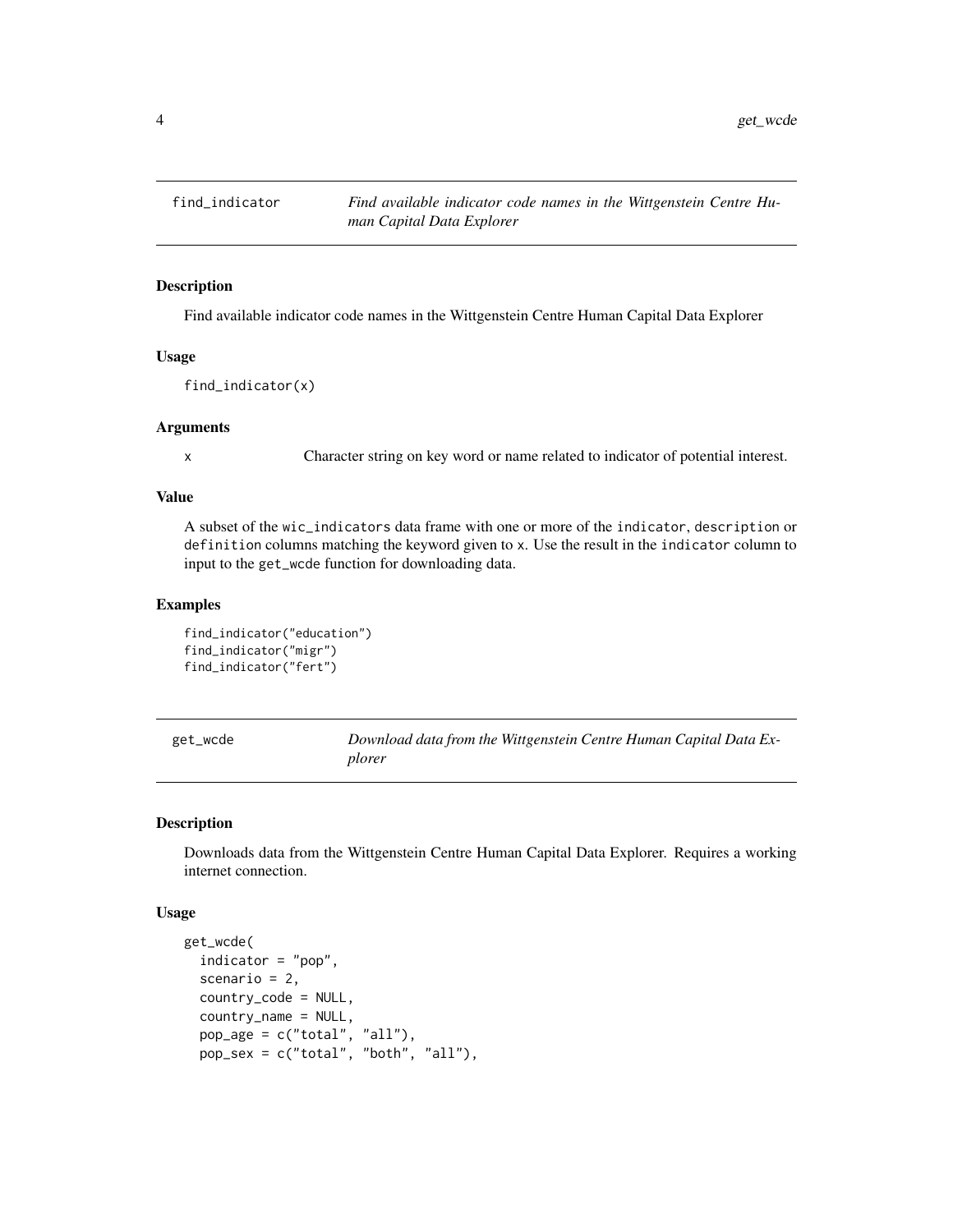```
pop_edu = c("total", "four", "six", "eight"),
 include_scenario_names = FALSE
\lambda
```
#### Arguments

| One character string based on the indicator column in the wic_indicators<br>data frame, representing the variable to be downloaded.                     |
|---------------------------------------------------------------------------------------------------------------------------------------------------------|
| Vector of length one or more with numbers corresponding the scenarios. See<br>details for more information. Defaults to 2 for the SSP2 Medium scenario. |
| Vector of length one or more of country numeric codes based on ISO 3 digit<br>numeric values.                                                           |
| Vector of length one or more of country names. The corresponding country code<br>will be guessed using the countrycodes package.                        |
| Character string for population age groups if indicator is set to pop. Defaults<br>to no age groups total, but can be set to all.                       |
| Character string for population sexes if indicatoris set to pop. Defaults to no<br>sex total, but can be set to both or all.                            |
| Character string for population educational attainment if indicator is set to<br>pop. Defaults to total, but can be set to four, six or eight.          |
| include_scenario_names                                                                                                                                  |
| Logical vector of length one to indicate if to include additional columns for                                                                           |
|                                                                                                                                                         |

scenario names and short names. FALSE by default.

### Details

If not country\_name or country\_code is provided data for all countries and regions are downloaded. A full list of available countries and regions can be found in the wic\_locations data frame.

indicator must be set to a value in the first column in the table below of available demographic indicators:

| indicator | <b>Indicator Description</b>                                             |
|-----------|--------------------------------------------------------------------------|
| pop       | Population Size (000's)                                                  |
| bpop      | Population Size by Broad Age (000's)                                     |
| epop      | Population Size by Education (000's)                                     |
| prop      | <b>Educational Attainment Distribution</b>                               |
| bprop     | Educational Attainment Distribution by Broad Age                         |
| growth    | Average Annual Growth Rate                                               |
| nirate    | Average Annual Rate of Natural Increase                                  |
| sexratio  | Sex Ratio                                                                |
| mage      | Population Median Age                                                    |
| tdr       | Total Dependency Ratio                                                   |
| ydr       | Youth Dependency Ratio                                                   |
| odr       | Old-age Dependency Ratio                                                 |
| ryl15     | Age When Remaining Life Expectancy is Below 15 years                     |
| pryl15    | Proportion of Population with a Remaining Life Expectancy below 15 Years |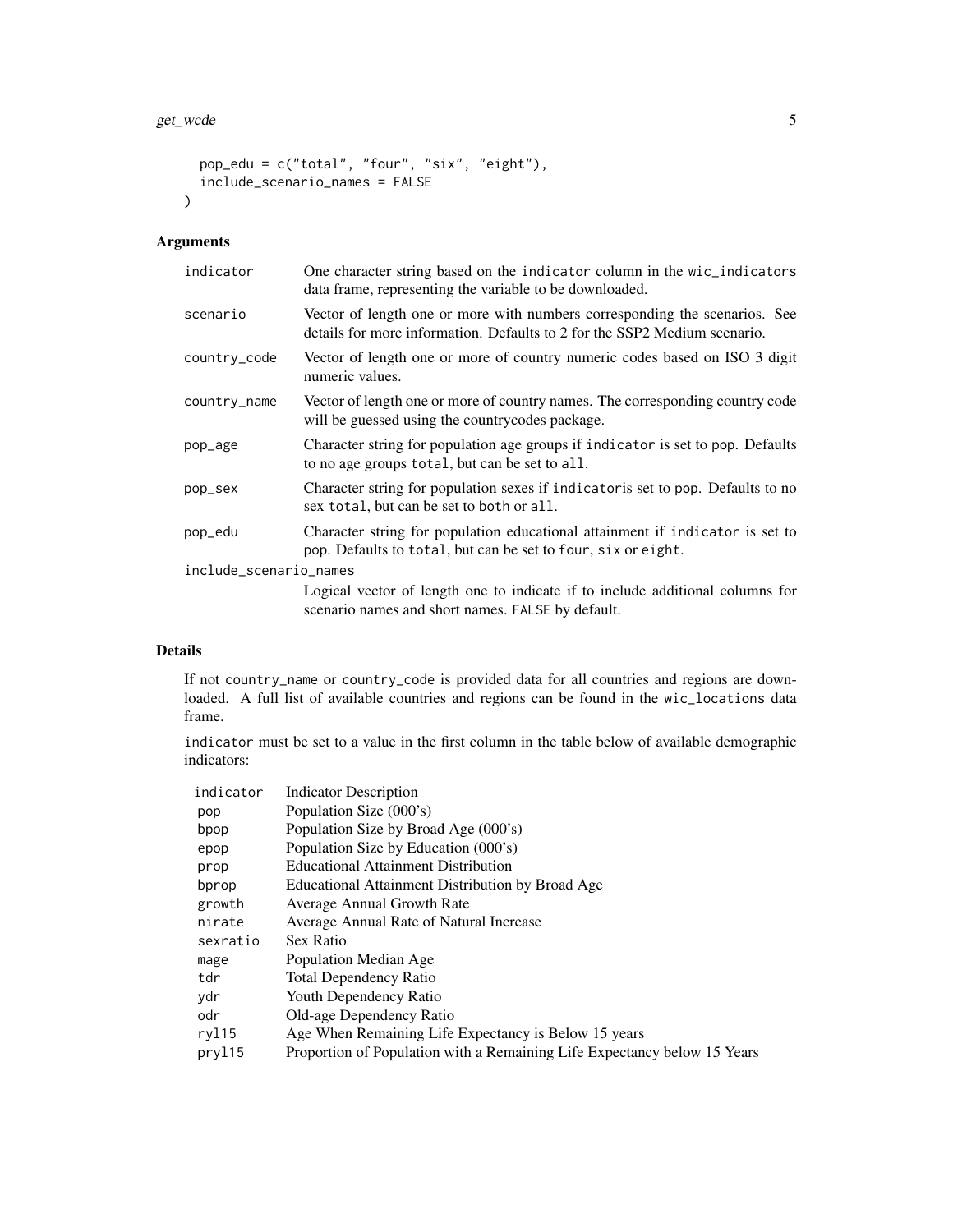<span id="page-5-0"></span>

| mys       | Mean Years of Schooling by Age               |
|-----------|----------------------------------------------|
| bmys      | Mean Years of Schooling by Broad Age         |
| ggapmys15 | Gender Gap in Mean Years Schooling (15+)     |
| ggapmys25 | Gender Gap in Mean Years Schooling (25+)     |
| ggapedu15 | Gender Gap in Educational Attainment $(15+)$ |
| ggapedu25 | Gender Gap in Educational Attainment $(25+)$ |
| tfr       | <b>Total Fertility Rate</b>                  |
| etfr      | <b>Total Fertility Rate by Education</b>     |
| asfr      | Age-Specific Fertility Rate                  |
| easfr     | Age-Specific Fertility Rate by Education     |
| cbr       | Crude Birth Rate                             |
| macb      | Mean Age at Childbearing                     |
| e0        | Life Expectancy at Birth                     |
| cdr       | Crude Death Rate                             |
| assr      | Age-Specific Survival Ratio                  |
| eassr     | Age-Specific Survival Ratio by Education     |
| net       | Net Migration                                |

See wic\_indicators data frame for more details.

scenario must be set to one or values in the first column table below of the available future scenarios:

| scenario      | description                           |
|---------------|---------------------------------------|
|               | Rapid Development (SSP1)              |
| $\mathcal{P}$ | Medium (SSP2)                         |
| 3             | Stalled Development (SSP3)            |
| 21            | Medium - Zero Migration (SSP2 - ZM)   |
| 22            | Medium - Double Migration (SSP2 - DM) |

See wic\_scenarios data frame for more details.

#### Value

A [tibble](#page-0-0) with the data selected.

#### Examples

```
# SSP2 tfr for Austria and Bulgaria
get\_wcde(indication = "tfr", country\_code = c(40, 100))# SSP1 and SSP2 life expectancy for Vietnam and United Kingdom (guessing the country codes)
get_wcde(scenario = c(1, 2), indicator = "e0", country_name = c("Vietnam", "UK"))
# SSP1 and SSP3 population by education for all countries
get\_wede(scenario = c(1, 3), indicator = "tfr")
```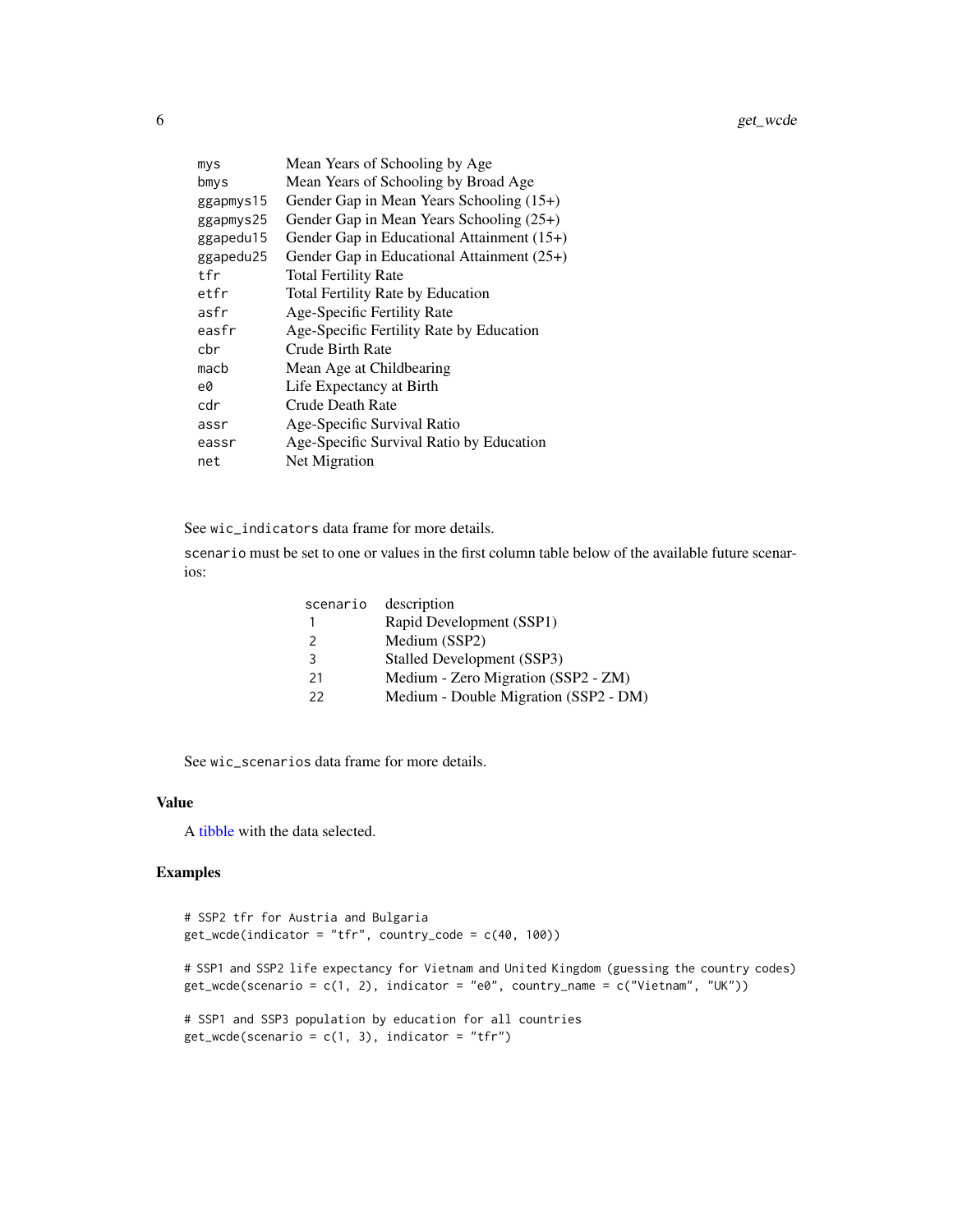#### <span id="page-6-0"></span>get\_wcde\_single 7

```
# population totals (aggregated over age, sex and education)
get_wcde(indicator = "pop", country_name = "Austria")
# population totals by education group
get_wcde(indicator = "pop", country_name = "Austria", pop_edu = "four")
# population totals by age-sex group
get_wcde(indicator = "pop", country_name = "Austria", pop_age = "all", pop_sex = "both")
```
get\_wcde\_single *Pull multiple vectors for a given indicator, scenarios and .Rdata file names*

#### Description

Requires a working internet connection. Intended for internal use.

#### Usage

```
get_wcde_single(indicator = NULL, scenario = 2, country_code = NULL)
```
#### Arguments

| indicator    | One character string based on the name column in the wic_indicators data<br>frame, representing the variable to be interested. |
|--------------|--------------------------------------------------------------------------------------------------------------------------------|
| scenario     | Vector with a numbers corresponding the scenarios. See details in worde for more<br>information.                               |
| country_code | Vector of length one or more of country numeric codes based on ISO 3 digit<br>numeric values.                                  |

#### Value

A tibble with multiple columns.

| Past population sizes for all countries by education<br>past_epop |  |
|-------------------------------------------------------------------|--|
|-------------------------------------------------------------------|--|

#### Description

A data set containing population sizes for all countries by education between 1950 and 2020

#### Usage

past\_epop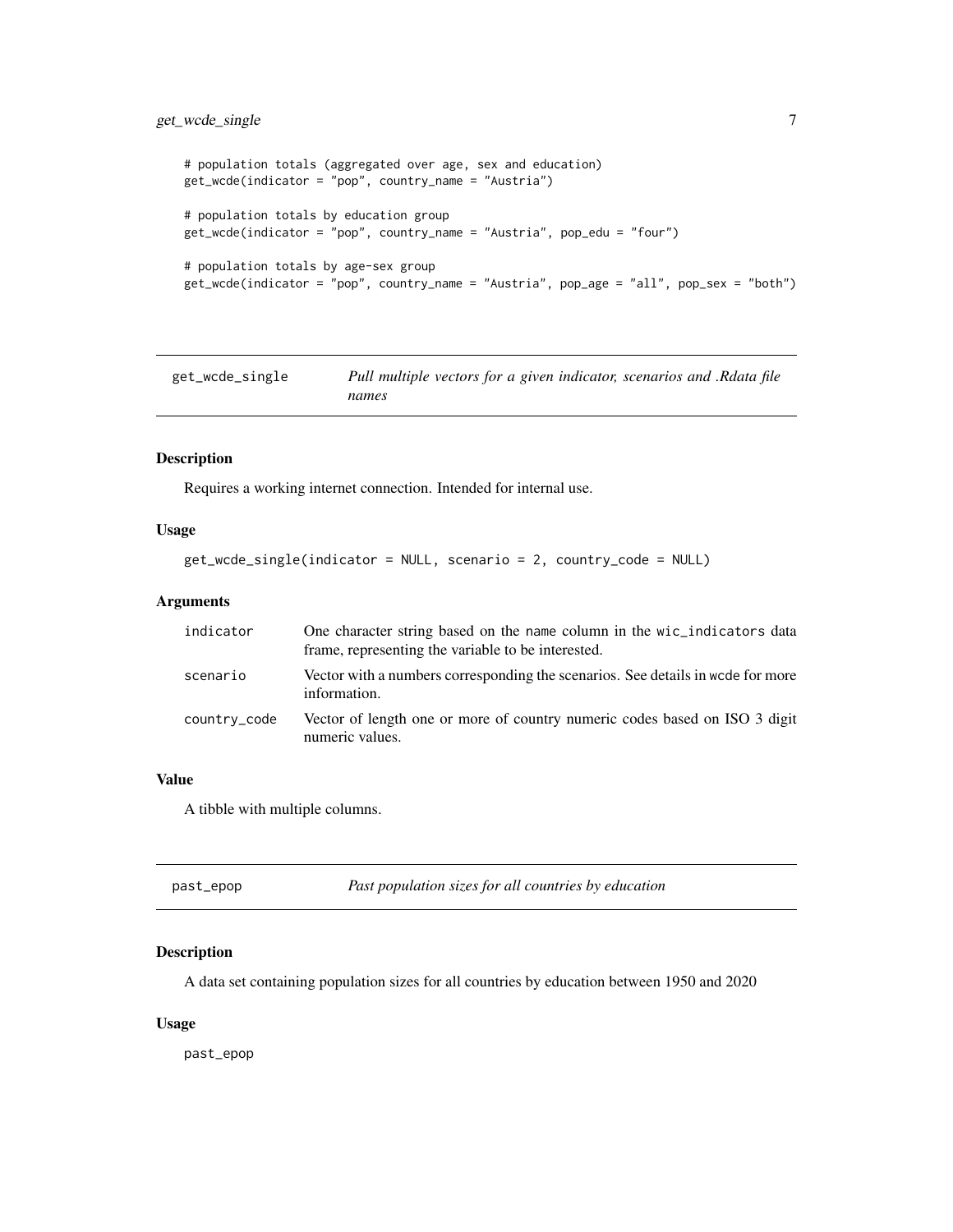#### <span id="page-7-0"></span>Format

A data frame with 840,126 rows and 7 variables, including:

name Area name country\_code ISO 3 digit country code year Year of observation from 1950 to 2020 in five-year steps age Five-year age groups education Education group sex Sex epop Population size in thousands for each age, sex and education group

#### Source

<http://dataexplorer.wittgensteincentre.org/wcde-v2/>

| wic_col4 | Colours used in Wittgenstein Centre for Demography and Human |
|----------|--------------------------------------------------------------|
|          | Capital Data Explorer                                        |

#### Description

Three sets of colours used for filling education based plots based on the different availability of detailed education categories (four, six or eight groups)

#### Usage

wic\_col4

#### Format

A named vector

| wic col6 | Colours used in Wittgenstein Centre for Demography and Human |
|----------|--------------------------------------------------------------|
|          | Capital Data Explorer                                        |

#### Description

Three sets of colours used for filling education based plots based on the different availability of detailed education categories (four, six or eight groups)

#### Usage

wic\_col6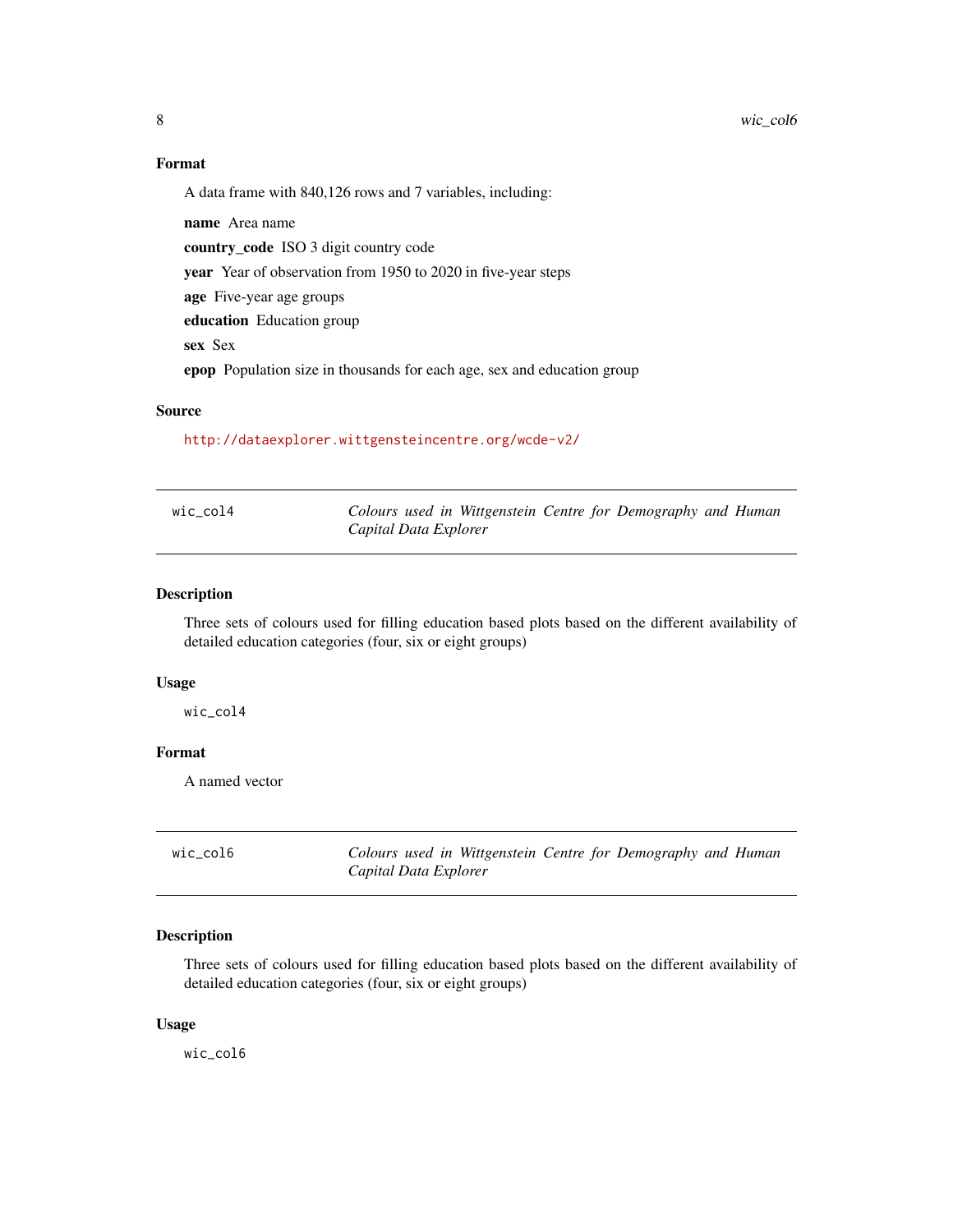<span id="page-8-0"></span> $\text{wic}\text{\_}col8$  9

#### Format

A named vector

wic\_col8 *Colours used in Wittgenstein Centre for Demography and Human Capital Data Explorer*

#### Description

Three sets of colours used for filling education based plots based on the different availability of detailed education categories (four, six or eight groups)

#### Usage

wic\_col8

### Format

A named vector

| wic indicators | Indicators used in the Wittgenstein Centre Human Capital Data Ex- |
|----------------|-------------------------------------------------------------------|
|                | plorer                                                            |

#### Description

A data set containing the indicator codes, names and further details used in the Wittgenstein Centre Human Capital Data Explorer

#### Usage

wic\_indicators

#### Format

A data frame with 31 rows and 8 variables, including:

- indicator Short name of indicator to be used in the indicator argument of the get\_wcde() function
- description Brief description of indicator

age Availability of indicator by five-year age groups

bage Availability of indicator by broad age groups

sage Availability of indicator with a new born age group

sex Availability of indicator by sex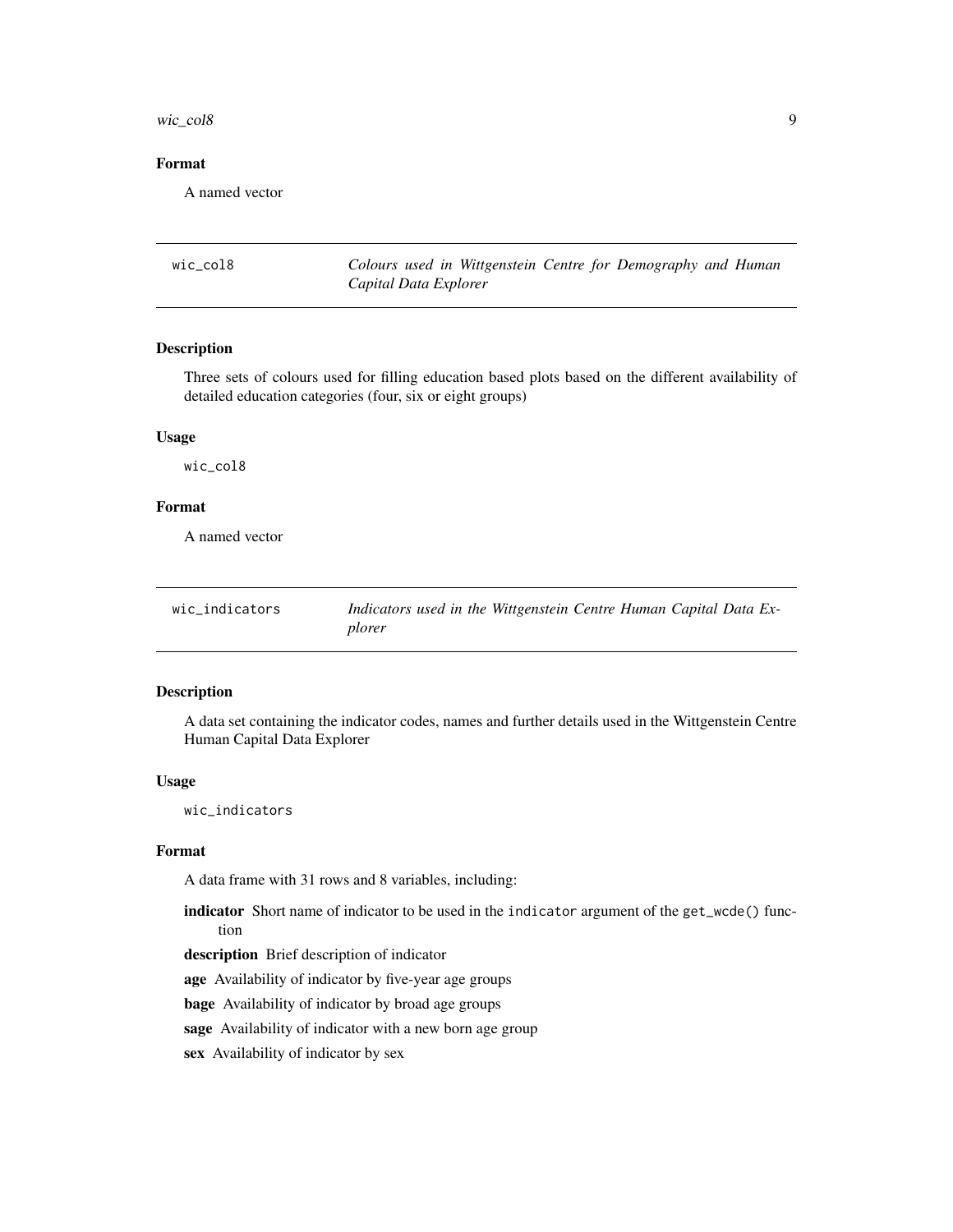edu Availability of indicator by education period Indicator is a period (flow) past Availability of past data for indicator definition Full definition for indicator

#### Source

<http://dataexplorer.wittgensteincentre.org/wcde-v2/>

| wic locations | Locations used in the Wittgenstein Centre Human Capital Data Ex- |  |
|---------------|------------------------------------------------------------------|--|
|               | plorer                                                           |  |

#### Description

A dataset containing the location codes, names and further details used in the Wittgenstein Centre Human Capital Data Explorer

#### Usage

wic\_locations

#### Format

A data frame with 230 rows and 7 variables, including:

name Area name

isono ISO 3 digit country code

continent Continent of country

region UN region of country

dim Category or country/region/area

#### Source

<http://dataexplorer.wittgensteincentre.org/wcde-v2/>

<span id="page-9-0"></span>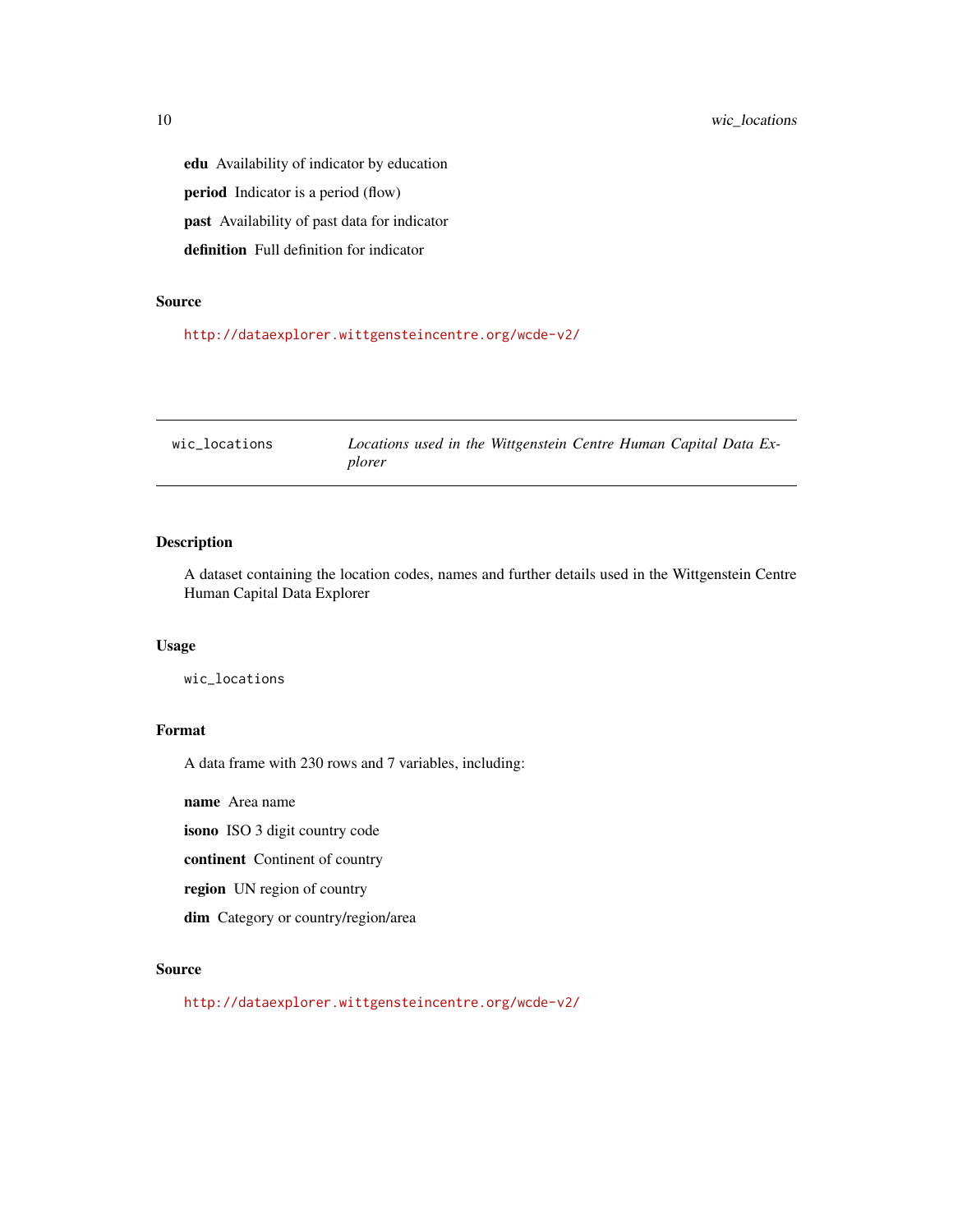<span id="page-10-0"></span>

#### Description

A data set containing the scenario codes, names short names used in the Wittgenstein Centre Human Capital Data Explorer

#### Usage

wic\_scenarios

### Format

A data frame with 5 rows and 3 variables, including:

scenario\_name Full scenario name scenario Code to match help file of get\_wcde function scenario\_abb Short scenario name

#### Source

<http://dataexplorer.wittgensteincentre.org/wcde-v2/>